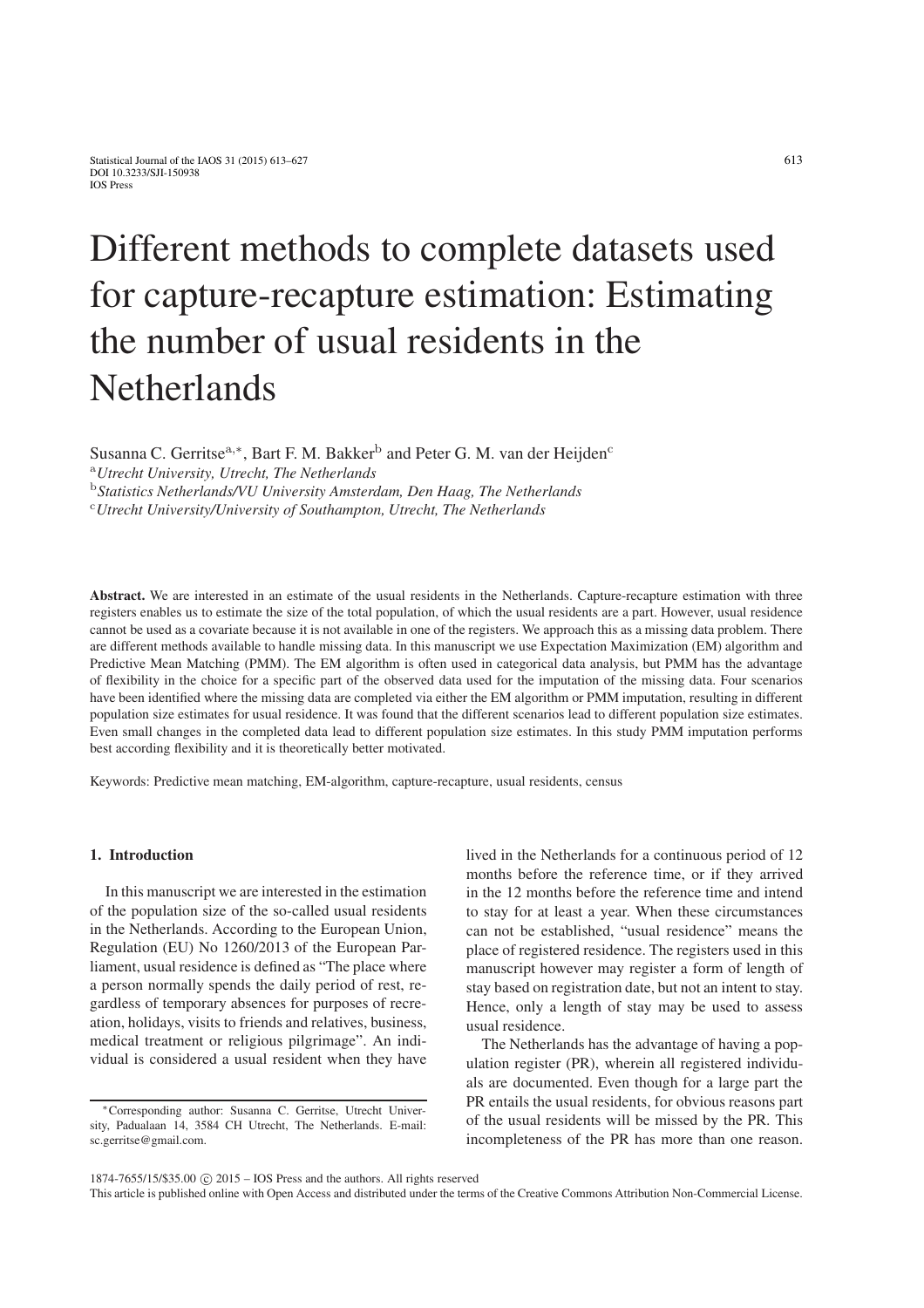First, within the European Union there is free movement and employment for individuals with a European Union nationality. Usual residents with a European Union nationality do have to register themselves in the PR. Specific rights and services can be provided only to individuals officially registered in the PR. However, unregistered individuals might have forgotten to register, do not know they need to register, or do not want to. Second, the PR is also incomplete due to immigrants, coming from outside the European Union without a working or residence permit. Additionally, as the actual population of the Dutch Census is restricted to those who are registered in the PR regardless their residence duration, the estimated true number of usual residents minus the registered population is an indicator of its under count. The registered population will also contain an over count. An over count may occur when registered individuals no longer reside in the Netherlands because of emigration, because they passed away or in the case of administrative delay. In the Netherlands however this is not as big a problem as the under count. Bakker [\[2\]](#page-13-0) estimated an over count of 31 thousand individuals, which is only 0.2 percent of the Dutch population.

Because the PR alone is not sufficient to determine the number of usual residents, we linked the PR to an Employment Register (ER) and a Crime Suspects Register (CSR). This enables us to use capturerecapture methodology to assess the part of the population missed by all three registers [\[4](#page-13-1)[,7](#page-13-2)[,10](#page-13-3)[,16\]](#page-13-4). However, because we are interested only in the usual residents of this population, the statistical problem is more complicated. For the PR and the ER residence duration can be derived. However, in the CSR there is no information on residence duration at all. Part of this lack of information in the CSR is solved because this register is linked to the PR and the ER. For the CSR individuals not linked to the PR and/or the ER the information on residence duration is missing.

Therefore we are dealing not only with estimating a population size, but also with handling missing data, since the covariate usual residence is partially missing. Partially missing covariates are usually ignored in capture-recapture problems because they lead to missing data in one or more registers. However, because the covariate usual residence is central in our research question, we cannot ignore it, and we have to solve this missing data problem before we can estimate the population size using capture-recapture methodology.

In estimating usual residence we are interested in what method handles our missing data problem best. When missingness is Missing At Random (MAR) the Expectation Maximization (EM) algorithm can be used to handle the missing data problem [\[9\]](#page-13-5). In previous research on capture-recapture problems with missing covariates the EM algorithm has been used [\[12](#page-13-6)[,25](#page-13-7)[,28](#page-14-0)[,29\]](#page-14-1). In these contributions the data are coded into a contingency table format for which the missing data problem is solved by methods developed by Little and Rubin [\[18\]](#page-13-8) and Schafer [\[24\]](#page-13-9). See also Fienberg and Manrique-Vallier [\[11\]](#page-13-10) for a discussion on the EM algorithm in capture-recapture methods.

However, only part of the information in the observed data seems relevant for solving the missing data problem, as we have great reservations of using the information from individuals that are observed in the PR. The reason is that it is unlikely that individuals that are registered in the PR are relevant for the CSR registered individuals that do not link to the PR or ER. Large part of the individuals in the CSR that are not registered in the PR and do not work in the Netherlands, are assumed to stay in the Netherlands for only a short period; on the other hand, in the PR almost all individuals reside longer than a year in the Netherlands. From the foreign individuals not in the PR but registered in the ER, only 30 percent are usual residents. If only 30 percent of the individuals registered in the ER, but not the PR, are usual residents, compared to nearly 100 percent of the PR registered individuals, it seems implausible to assume that the CSR registered individuals that are not in the PR and ER resemble PR registered individuals. Then the ER registered individuals provide better information about the missing observations in the CSR on the variable usual residence. We note, though, that the EM algorithm is not flexible enough to use only a subpopulation of the data for solving the missing data problem. However, given the missing data is unlikely to resemble the observed data, but only a part of it, the EM algorithm may give biased results.

Another method to handle missing data is multiple imputation. In the context of in capture-recapture analyses we know of one application of multiple imputation used before to impute missing values [\[29\]](#page-14-1), as well as more general imputation methods [\[20\]](#page-13-11). For categorical data Kropko et al. [\[17\]](#page-13-12) found that conditional multiple imputation, such as PMM, gave more accurate results in a simulation study on categorical missing data compared to multiple imputation from a joint distribution. In a comparison of imputation methods for binary data (not including EM), PMM outperformed the other imputation methods [\[21\]](#page-13-13). In this paper we use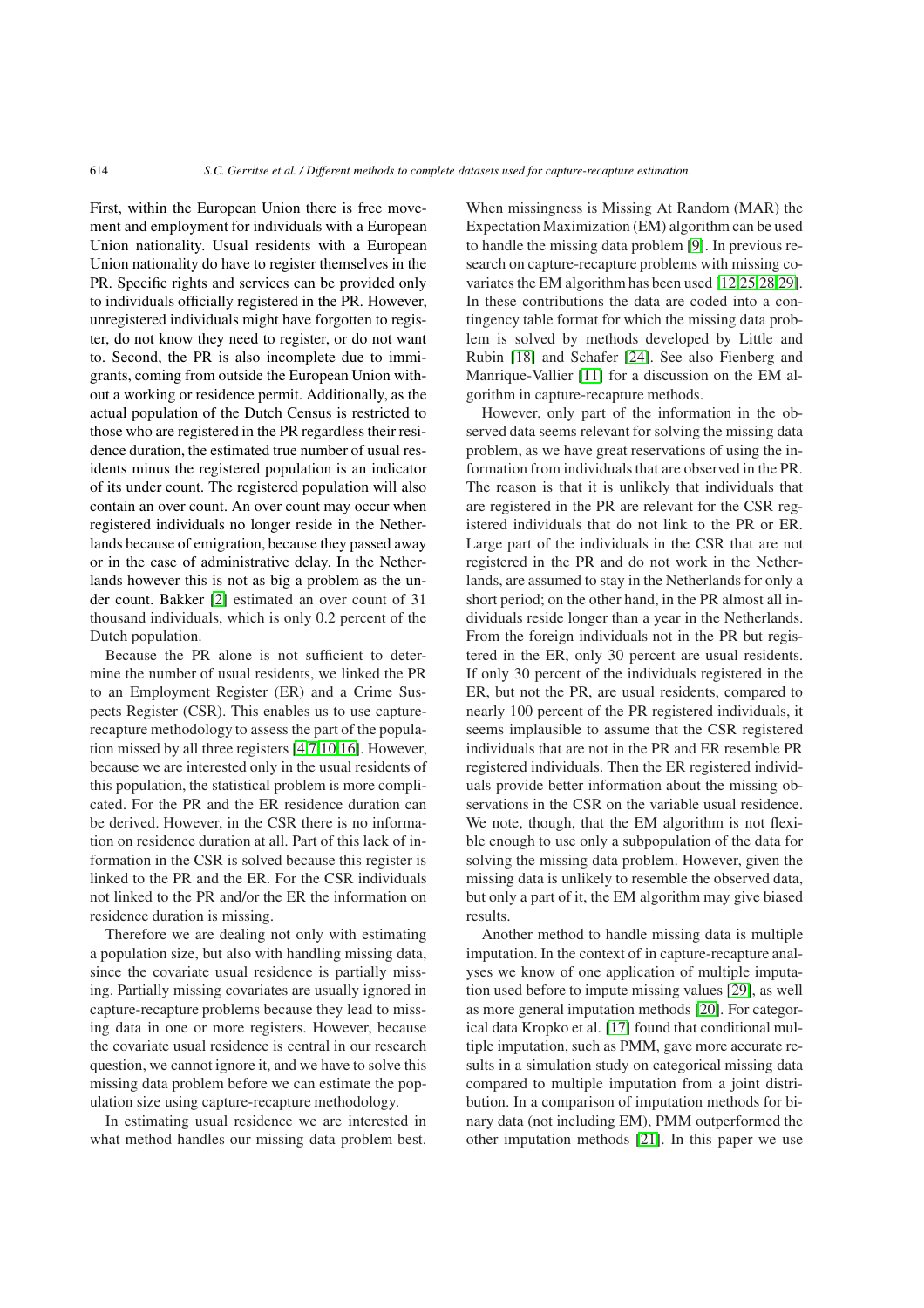PMM [\[8](#page-13-14)[,26\]](#page-13-15) as a method to be compared to the EM algorithm. PMM is a sequential multiple imputation method. When data are missing PMM enables the researcher to search the data for a unit that has the same characteristics as the unit that is to be imputed [\[8\]](#page-13-14). The advantage of PMM is that it provides the researcher with the possibility to use only part of the observed data set as donor to impute the missing usual residence. Thus, where EM has the drawback that it has to use the complete data to impute the missing information, PMM is able to solve the missing data problem in a more appropriate way when only part of the data is relevant for the missing data.

This paper contributes by comparing the EM algorithm and PMM to handle partially missing covariates in capture-recapture analyses. Four scenarios were identified. First, the EM algorithm with a so-called maximal loglinear model will be used to complete usual residence in the CSR. In this scenario, the maximal model is used for both EM algorithm and capturerecapture estimation. Scenario 2 and 3 are used to explore different models for the EM algorithm and the capture-recapture analysis. In scenario 2 the data are completed via the EM algorithm under the maximal loglinear model, comparable to scenario 1. However, capture-recapture is now used on this completed dataset to select the best fitting model. Scenario 3 was used to select the best fitting loglinear model for both the EM algorithm and capture-recapture. Whereas in scenario 2 the loglinear model for EM and capturerecapture will be different, here the restrictive model was kept constant for both completion via EM algorithm and estimation via capture-recapture. The fourth scenario will use the PMM imputation to impute the missing residence duration and will use only ER registered individuals that are not in the PR as donors. Then capture-recapture analysis was carried out on the completed data set.

We continue as follows. In Section 2 the data sources used in this manuscript and the linkage process will be explained. In Section 3 we will present the results from previous research on the size of usual residents. In Section 4 we describe the methods to complete the data and the estimation of the population size in more detail. In Section 5 we will present the results, and discuss which scenario gives the best estimate of the usual residents missed by the population register. In Section 6 we will conclude this manuscript.

#### 2. Data sources and their linkage

Our capture-recapture analysis makes use of three linked registers. The PR is the official Dutch Population Register, in which individuals actively have to register themselves. The ER is a register not documenting individuals but documenting jobs. For the purpose of our analyses the job-register of 2010 has been transformed into a register on individuals. Jobs were attributed to the individuals holding those jobs. Moreover, if a job started in 2010 or was ended in 2010, the jobs are registered with a starting and/or an ending date. The CSR is a register in which suspects of crimes of which the police makes a report are recorded. This register is event based: the units are the reports of the police in which one or more crimes are recorded. There is little information in the CSR and the ER on individuals with ages under 15 and over 65, individuals under 12 can not be registered in the CSR and the ER only registers between 15 and 65. Thus the population specified in this paper consists of the population aged 15 to 65.

The data have been linked for the most part deterministically using a personal identification code that is widely used in Dutch registers. Probabilistic linkage was used to improve this linkage. During linkage it was found that 38% of the units that were registered only in the CSR had missing information in the linkage variables and therefore were difficult to link to the PR and ER. There is a chance that this group consists mostly of individuals that were either tourists or criminals entering the Netherlands for a short period. This would mean that these individuals are erroneous captures because they do not belong to the population of Dutch residents. It is important to assess whether these individuals substantially affect the population size estimate. However, this research topic is not in the scope of this article and is discussed elsewhere [\[3\]](#page-13-16). In this manuscript we have eliminated a sample of 30 percent of the individuals in the CSR population that did not link to the PR or the ER, assuming that these individuals are erroneous captures. Of these 30 percent 80 percent were individuals that had missing values in the linkage variables and 20 percent were individuals that did not have missing values in the linkage variables. This distribution was chosen assuming that individuals with missing values in the linkage variables had a higher chance of not belonging to the population.

Neither of the three registers has a covariate directly measuring residence duration. However, for two of the three registers we can derive residence duration from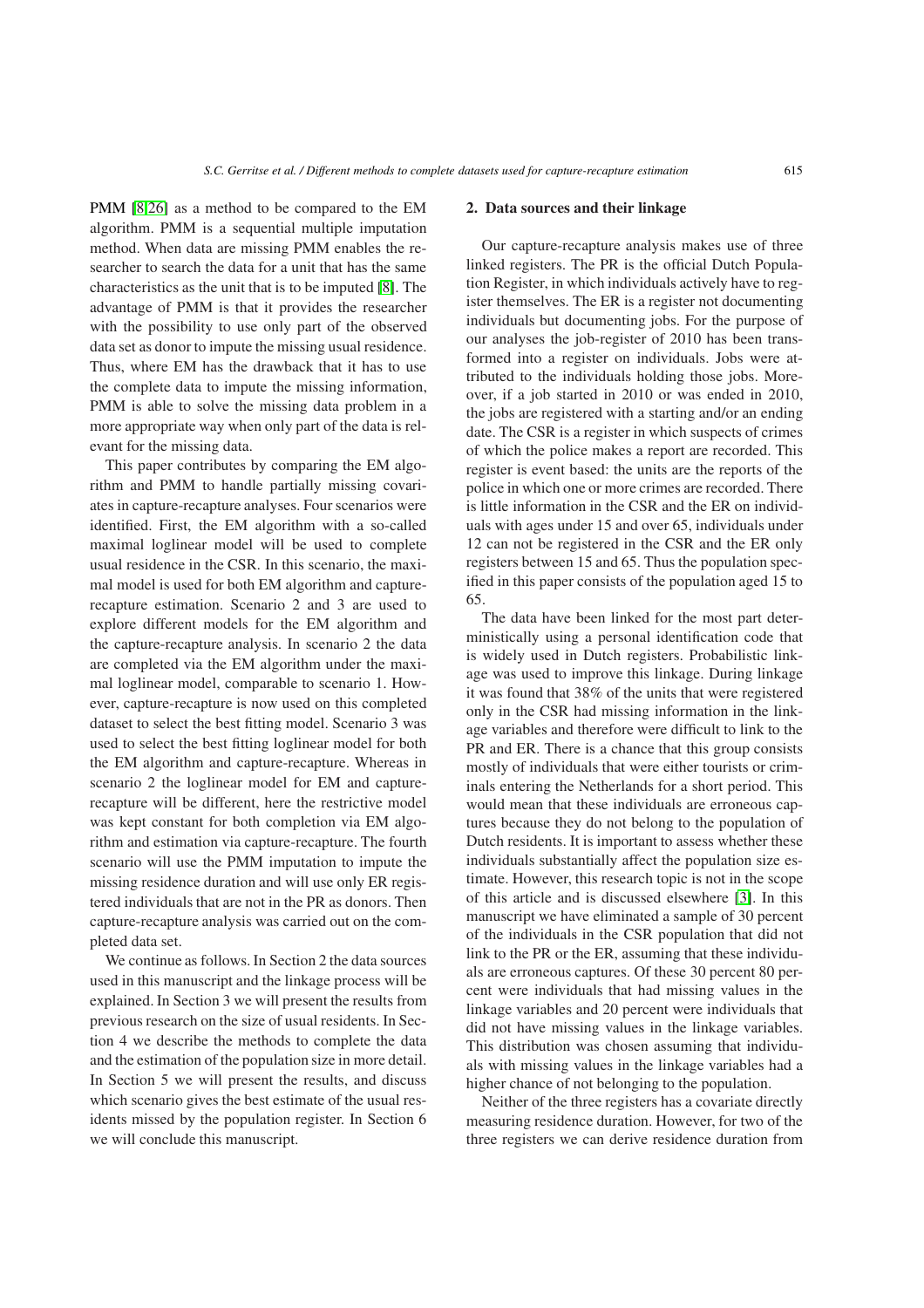|           |       |            | Observed values for the three registers |         |
|-----------|-------|------------|-----------------------------------------|---------|
| <b>PR</b> | ER    | <b>CSR</b> | Total                                   |         |
|           |       | Yes        | N <sub>0</sub>                          |         |
| Yes       | Yes   | 2,115      | 259,804                                 | 261,919 |
|           | No    | 4.862      | 350.551                                 | 355,413 |
| No        | Yes   | 355        | 112,529                                 | 112,884 |
|           | No    | 3.561      |                                         | 3.561   |
|           | Total | 12,419     | 722,884                                 | 733,777 |

Table 1

information available in those registers. In the PR data are available on the date of registration. In the ER there are data available on joblength. For more details on how the ER residence duration was derived, see [\[3\]](#page-13-16). For those individuals in the CSR that link to either the PR, the ER or to both we use the residence duration from the PR or the ER. When residence duration is available from both the PR and the ER the longer residence duration is assumed superior over the residence duration of one of them. In the CSR only there are no variables available to derive residence duration from.

The three linked registers were analysed with loglinear models, as is the standard approach in capturerecapture of human populations [\[16,](#page-13-4) compare]. Four covariates were used in the loglinear models: nationality group, age, sex and usual residence. Initially nationality group has 8 categories: (1) EU15 (excl. Netherlands) (2) Polish (3) Other EU (4) Other western (5) Turkish, Moroccan, Surinam (6) Iraqi, Iranian, Afghan, asylum seeker countries Africa (7) Other Balkan, former Soviet Union, other Asian, Latin American, and (8) Other nationalities, not mentioned elsewhere. The countries are clustered according to likely migration motives, migration legislation, regulations of the PR and size. However, in the analysis the last nationality group gave numerically unstable results, and therefore the last two nationality groups were taken together, resulting in 7 nationality groups. For age, we use four levels: (1) 15–24 (2) 25–34 (3) 35–49 and (4) 50–64 years of age.

Table 1 shows the counts for the individuals in the three linked registers ignoring the distribution over the four covariates. The zero count is a structural zero as it represents the number of individuals that belong to the population but are not registered in any of the three registers. One of the aims of the analysis is to find an estimate for this cell and for this purpose a capturerecapture analysis will be executed. Table 1 shows that for the CSR there are more individuals not present than present. In particular the number of individuals in the ER and CSR, but not in the PR is small (355), much smaller than, for example, the number of individuals that are only in the PR (355,413). Given that these 355 individuals are distributed over four covariates, there are many small cell counts in our data, including observed zeros.

## 3. Previous findings

There is previous research on the estimation of population sizes (most notably [\[2](#page-13-0)[,14](#page-13-17)[,27\]](#page-14-2)) that overlaps with the population of usual residents that we study in this paper, and these estimates are able to place the estimates found in our scenarios in perspective. However, this previous research shows a wide variety of estimated population sizes depending on the definitions of the population and the methods used, and therefore these studies cannot be used as a simple benchmark for judging the outcomes of our scenarios. Table 2 shows their estimates on individuals not registered in the PR.

Hoogteijling [\[14\]](#page-13-17) collected different estimates from earlier research in the nineties. In order to achieve an estimate of the size of the population not registered in the PR and living four months or longer in the Netherlands in 2000, she combined the available information from different sources. Neglecting some very small categories, the population can be estimated by adding illegal immigrants, adding the balance of wrongfully not registered residents and wrongfully registered nonresidents, and recently arrived asylum seekers who have not registered because they are not allowed to do so yet. This results in an estimate of 73 to 149 thousand missed residents, with a mean of 111 thousand, being less than 1% of the registered population (Table 2).

Bakker [\[2\]](#page-13-0) also used information from different sources to get an estimate of the under and over coverage of the PR in 2006, having the same definition of usual residence as Hoogteijling [\[14\]](#page-13-17), so those who stay longer than four month in the Netherlands are supposed to be usual residents. He distinguishes the different categories of which it is known that they are missed or are over counted in the PR and he estimates their numbers with different sources. He estimates the total under count as 205 thousand usual residents. However, there is a large uncertainty because some of the estimates are quite arbitrary. The largest contribution is from illegal immigrants whose size is estimated between 74 and 184 thousand. The total number of missed persons is 236 thousand, where 31 thousand persons are still in the population register while they have left the country or have died.

Van der Heijden et al. [\[27\]](#page-14-2) used capture-recapture methodology to estimate the missed portion of the pop-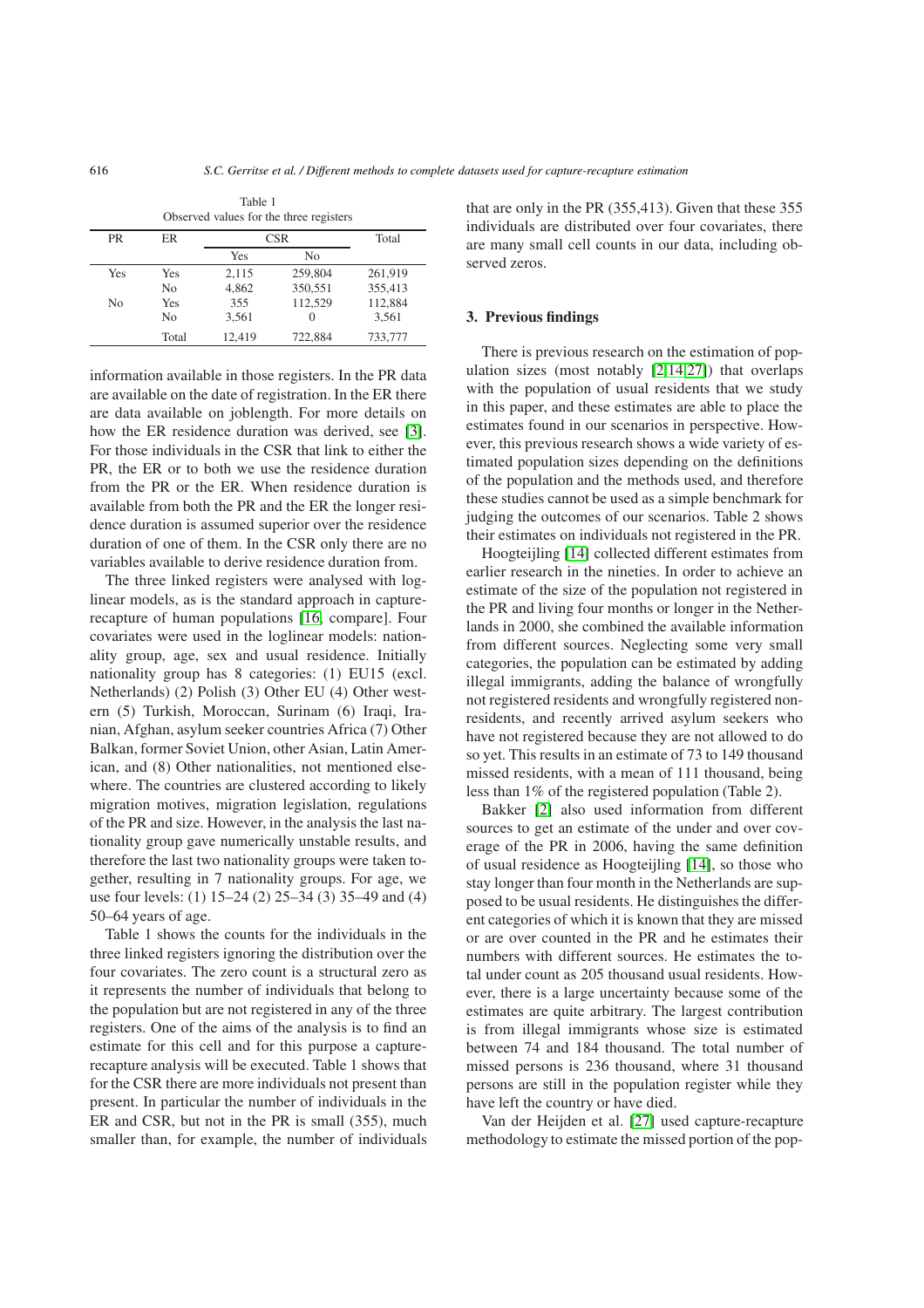|         |                                                  | min.   | max.   | Total/mean |      | of which usual resident |
|---------|--------------------------------------------------|--------|--------|------------|------|-------------------------|
|         |                                                  | x1000  |        |            | $\%$ | x1000                   |
|         | Hoogteijling (2002), estimates for the year 2000 |        |        |            |      |                         |
|         | Registered population                            |        |        | 15987      |      |                         |
| plus    | illegal immigrants                               | 46     | 116    | 81         | 80   | 65                      |
| balance | wrongfully not registered residents              | $-15$  | $-16$  | $-15.5$    | 80   | $-12$                   |
|         | and wrongfully registered non-residents          |        |        |            |      |                         |
| plus    | asylum seekers not yet registered as residents   | 42     | 49     | 45.5       | 80   | 36                      |
|         | missed population of residents ( $\geq 4$ month) | 73     | 149    | 111        |      | 89                      |
|         | Total population of residents ( $\geq 4$ month)  | 16,060 | 16,136 | 16,098     |      | 16,076                  |
|         | Bakker (2009), estimates for the year 2006       |        |        |            |      |                         |
|         | Registered population                            |        | 16,334 |            |      |                         |
| plus    | illegal immigrants                               | 74     | 184    | 129        | 80   | 103                     |
| plus    | foreign labour force                             |        |        | 64         | 30   | 19                      |
| plus    | foreign students                                 |        |        | 25         | 30   | 8                       |
| plus    | diplomats and NATO military                      |        |        | 6          | 80   | 5                       |
| plus    | asylum seekers not yet registered as residents   |        |        | 6          | 80   | 5                       |
| balance | administrative delay                             |        |        | 5          | 80   | 4                       |
| minus   | non-residents working abroad temporarily         |        |        | $-29$      | 30   | $-9$                    |
|         | missed population of residents ( $\geq 4$ month) |        |        | 205        |      | 135                     |
|         | Total population of residents ( $\geq 4$ month)  |        |        | 16,509     |      | 16,469                  |

Table 2 Overview of previous research to individuals residing in the Netherlands

ulation in 2009 from Poland, Bulgaria, Romania and other nationality groups in middle and eastern Europe new in the EU (i.e. Hungary, Czech republic, Slovakia, Slovenia, Latvia, Lithuania and Estonia). Therefore, their outcomes can only be compared to two nationality groups used in this paper. They used the PR and the CSR as sources and applied capture-recapture methods to estimate usual residents in the same definition as we do. A difference between Van der Heijden et al. [\[27\]](#page-14-2) and this manuscript is that in this manuscript assumed erroneous captures have been excluded from the analysis, whereas in Van der Heijden et al. [\[27\]](#page-14-2) these may still have impact on the estimate. Additionally, the number of usual residents is given for the total population of individuals with a middle and eastern European nationality from new EU countries residing in the Netherlands, including those registered in the PR. There are 200 thousand usual residents with a middle and eastern European nationality not registered in the PR.

It is difficult to describe the expected value of the size of the population of usual residents in 2010, because some estimations are outdated and some do not use the same definition, or both. However, by harmonizing the results for the definitional differences and looking at the developments of the number of new asylum seekers and the number of foreign workers, we can provide a range of expected outcomes. These expected outcomes could help in providing a perspective where the current estimate of usual residents may be compared to.

In the under count of 111 thousand found by Hoogteijling [\[14\]](#page-13-17) the majority is former or present asylum seeker. Because the procedures for seeking asylum had a long duration, certainly with a mean longer than a year, we assume that most residents who were not registered as such stayed for longer than a year in the Netherlands. Therefore we assume 80 percent of the 111 thousand not registered to be usual residents, which comes down to 89 thousand usual residents in 2000.

Bakker [\[2\]](#page-13-0) estimated an over count of 205 thousand and this estimate is difficult to harmonize with the definition of usual residence in this manuscript, because we do not have empirical information on the residence duration of the different categories that are over counted in the PR. However, if we assume (i) that 80% of the illegal immigrants are a usual resident because they still are in majority former asylum seekers and (ii) that the same percentage is true for smaller categories like asylum seekers, diplomats and NATO military and administrative delay of new born and immigration, and (iii) that 30% of the foreign work force and foreign students is a usual resident, the same percentage as we found for the foreign work force in 2010 [\[3\]](#page-13-16), then the estimated number of usual residents not registered in the PR is 135 thousand in 2006.

The estimate of [\[27\]](#page-14-2) for the usual residents in 2009 from Eastern European countries uses the same definition and does not have to be harmonized. However, as they did not adjust their estimation for erroneous captures, the estimate of 200 thousand is expected to be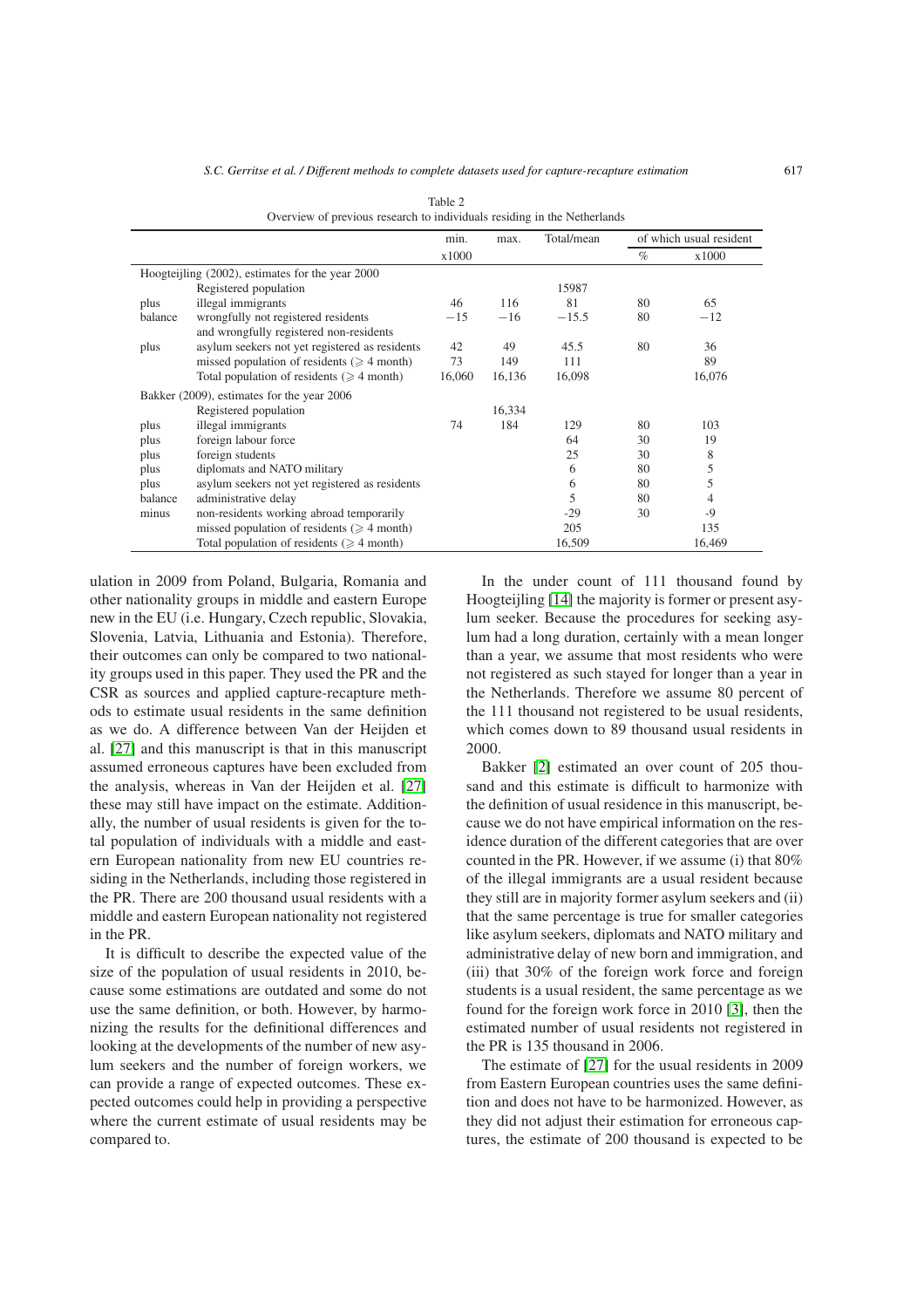too high. [\[3\]](#page-13-16) show a decrease of approximately 37% if they correct for erroneous captures, we expect that the estimation of the size of the usual residents would be 126 thousand only from Eastern Europe.

Two significant developments have to be mentioned to explain changes in the number of not registered usual residents between 2000 and 2010. The first is the decline of the number of asylum seekers between 2000 and 2010 (Fig. 1). The numbers dropped from almost 45 thousand in 2000 to 10 thousand in 2004, among else due to changed regulations. After 2004 there is a more or less constant number of asylum requests between 7 and 15 thousand. The other one is the sharp rise of the foreign workforce from the year 2006, in particular from Eastern Europe, who did not register themselves in the population register. This was in 2006 121 thousand and increased to 182 thousand in 2010 (CBS, StatLine, 2015). This development was possible because the civilians of these countries could enter the Netherlands without a residence permit and after 2007 for the most part could also work without a working permit.

We arrive at the following conclusion, cautiously indicating that it is always dangerous to extrapolate earlier estimates to later periods. We expect that the number of usual residents not registered in the PR has been increased since the year 2000 to 175 to 225 thousand. The total number is certainly much higher than the 135 thousand in 2006 because of the inflow of migrant workers from Eastern Europe since then. On the other hand, the number of asylum seekers has been constant since 2006 and will not cause important developments. If the estimation of the number of not registered usual residents from Eastern Europe in 2009 is correct, then it is reasonable to assume that the upper bound is approximately 225 thousand, because the 100 thousand not registered usual residents from other countries will not have disappeared.

As can be seen from Table 1 there are 116,445 registered individuals not in the PR but in the CSR and/or the ER. Of these 116 thousand individuals, we found that 33 thousand are usual residents, and thus are part of the known under coverage, these individuals have to be added to the estimate from the scenarios [\[3\]](#page-13-16).

# 4. Methods

We will use different scenarios for handling the missing data and estimating the part of the population missed by all three registers. Here, we describe the scenarios and evaluate them in the context of our problem. We will first give a short introduction to capturerecapture analysis using loglinear modelling and then we will discuss the EM algorithm and multiple imputation in this context.

## *4.1. Capture-recapture methodology using loglinear modelling*

For estimating the size of human populations loglinear modelling seems to be the most popular method. It was discussed in depth in the standard work by Bishop et al. [\[4\]](#page-13-1) and since then it has been reviewed regularly, for example by Cormack [\[7\]](#page-13-2), the International Working Group for Disease Monitoring and Forecasting [\[16\]](#page-13-4) and Chao et al. [\[6\]](#page-13-18).

The simplest loglinear model for estimating the size of a population is based on two linked registers, A and B. Let the levels of A be indexed by  $i$  ( $i = 0,1$ ) where  $i = 0$  stands for "not included in register A", and  $i = 1$ , stands for "included in register A". Similarly, let the levels of B be indexed by  $j$  ( $j = 0, 1$ ). Expected values are denoted by  $m_{ij}$ . Observed values are denoted by  $n_{ij}$  with  $n_{00} = 0$ , because there are no observations for the cases that belong to the population but were not present in either of the registers.

After linkage there is an observed number of individuals both in A as well as in B,  $n_{11}$ , an observed number of individuals only in A but not in B,  $n_{10}$  and an observed number of individuals only in B and not in A,  $n_{01}$ . Individuals being neither in A nor B are missed and capture-recapture can estimate this missing number, where we denote this estimate by  $\hat{m}_{00}$ . Assuming statistical independence of being in A and being in B, the odds ratio between being in A and being in B is 1, i.e.  $n_{11} \hat{m}_{00}/n_{10} n_{01} = 1$ . It follows that  $\hat{m}_{00} = n_{10}n_{01}/n_{11}$ . Then the population size *N* is estimated as  $\hat{N} = n + \hat{m}_{00}$ , where *n* is the observed number of individuals, i.e.  $n = n_{11} + n_{10} + n_{01}$ . The link between these equations and loglinear modelling is that loglinear parameters are functions of odds ratios. In the loglinear model for two variables, assuming that the odds ratio is 1 comes to the same as assuming that the interaction parameter between *A* and *B* is absent. The independence model just described is denoted in loglinear model notation as [A][B], showing that being in register *A* is unrelated to being in register *B*.

By including a third register *C* the assumption of statistical independence is replaced by the assumption that there is no three factor interaction. This model is denoted by [AB][AC][BC]. In other words, there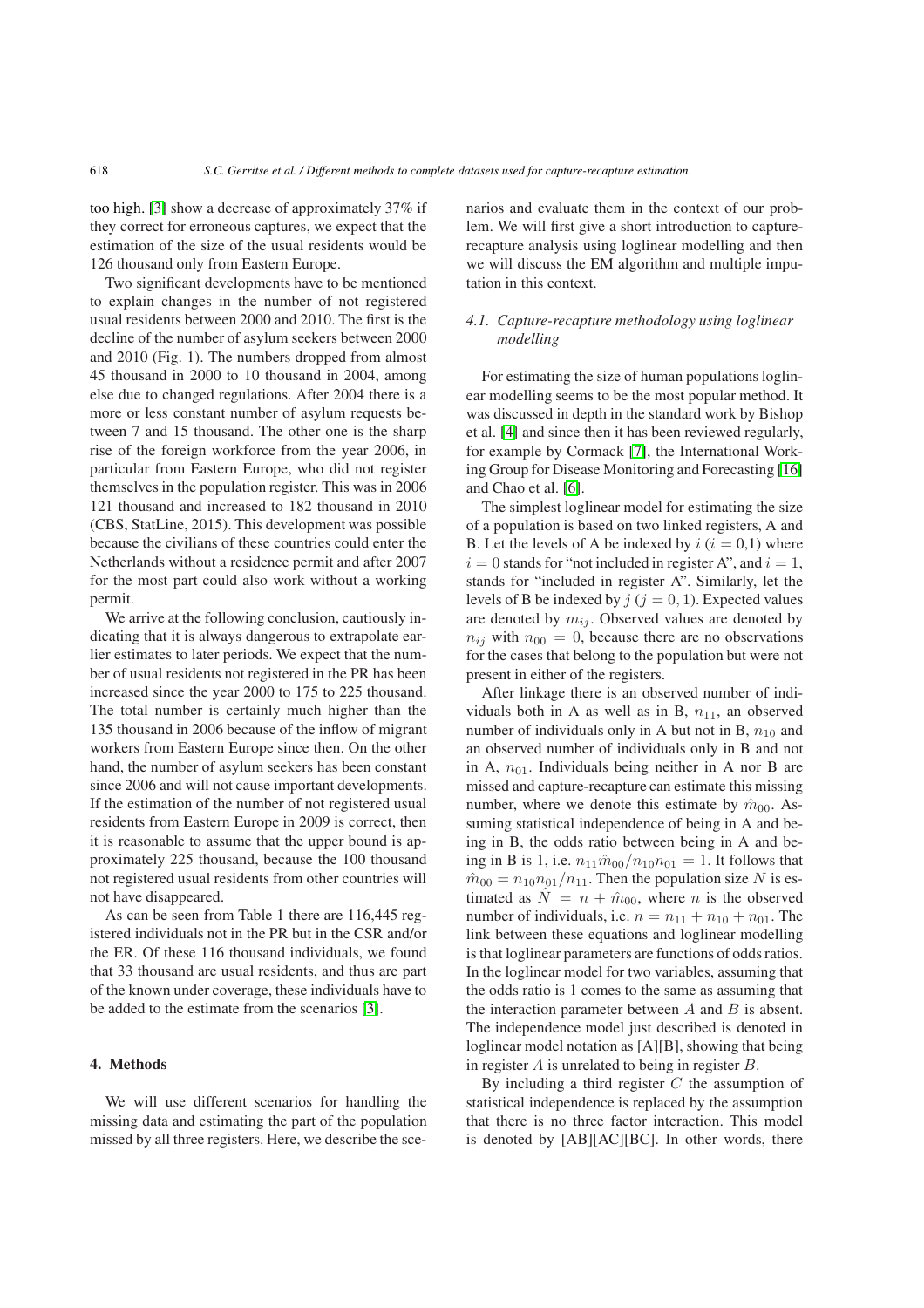

Fig. 1. Number of asylum requests in the Netherlands 1995–2010 [\[5\]](#page-13-19).

may be interaction between *A* and *B*, but this interaction is identical in the sub-tables for individuals included in *C* and not in *C*. This also suggests a way to find an estimate  $\hat{m}_{000}$ : as the odds ratios are identical,  $n_{111}n_{001}/n_{101}n_{011} = n_{110}\hat{m}_{000}/n_{100}n_{010}$ , and this can be solved for  $\hat{m}_{000}$ .

Categorical covariates that are available in each of the registers, such as age and sex, can be easily added. If we collect them in a stacked variable *X*, the model becomes *[XAB][XAC][XBC]*. This model is saturated as the number of parameters is identical to the number of observed counts, and fitted values are equal to observed counts.

It is a crucial part of the capture-recapture procedure to search for a model that is more parsimonious than *[XAB][XAC][XBC]*, yet fits the data well. Parsimonious models have the advantage that the resulting estimate of *N* is more stable (i.e. has a smaller confidence interval) than saturated models [\[1\]](#page-13-20). The fit is usually evaluated using the deviance, that follows a chi-squared distribution with the number of counts minus the number of independent parameters when the model is true. Here the number of counts is (2\*2\*2 - 1)\*(number of levels of the stacked covariates), where the '1' refers to the cell that has a count of zero by design, hence this cell is called a structural zero. The number of possible models is large and there often is lack of theory that points out which models are of particular interest. Therefore exploratory model searches are usually employed, such as forward selection, backward elimination and stepwise procedures, that we also know from linear multiple regression. Using the difference deviance test, the AIC or the BIC a final model is chosen, where a model with either the lowest AIC or the lowest BIC is preferred. In contrast to the difference deviance test the AIC and the BIC can also be used to choose between non-nested models. Both the AIC as well as the BIC are a function of the deviance. The BIC leads to more parsimonious models, because the AIC has a penalty of 2*k* but the BIC a penalty of *k* log *n*, where *k* is the number of free parameters and *n* the observed count. We use the BIC, because in capture-recapture problems with a large observed count *n*, we prefer the BIC to prevent over fitting.

## *4.2. Missing covariate*

The capture-recapture problem becomes more complicated when there are covariates involved that are not observed in every register. In the data that we study in this paper this holds for usual residence, which is not observed in the police register CSR. We consider this to be a missing data problem: the variable usual residence is missing for those individuals who are only in the register CSR. This type of missing data problem has been worked out in detail for two registers, see [\[12](#page-13-6)[,28](#page-14-0)[,29\]](#page-14-1). Here we have a capture-recapture problem with three registers instead of two, so this case deserves careful attention. Table 3 illustrates.

Table [3](#page-7-0) shows the cross-classified counts for the three registers PR, ER and CSR, split out by UR and non-UR, for Polish individuals. Notice that there are 16 cells in total, where two are structurally zero (they refer to the individuals that are missed by all three registers), and for two cells we only know the sum, namely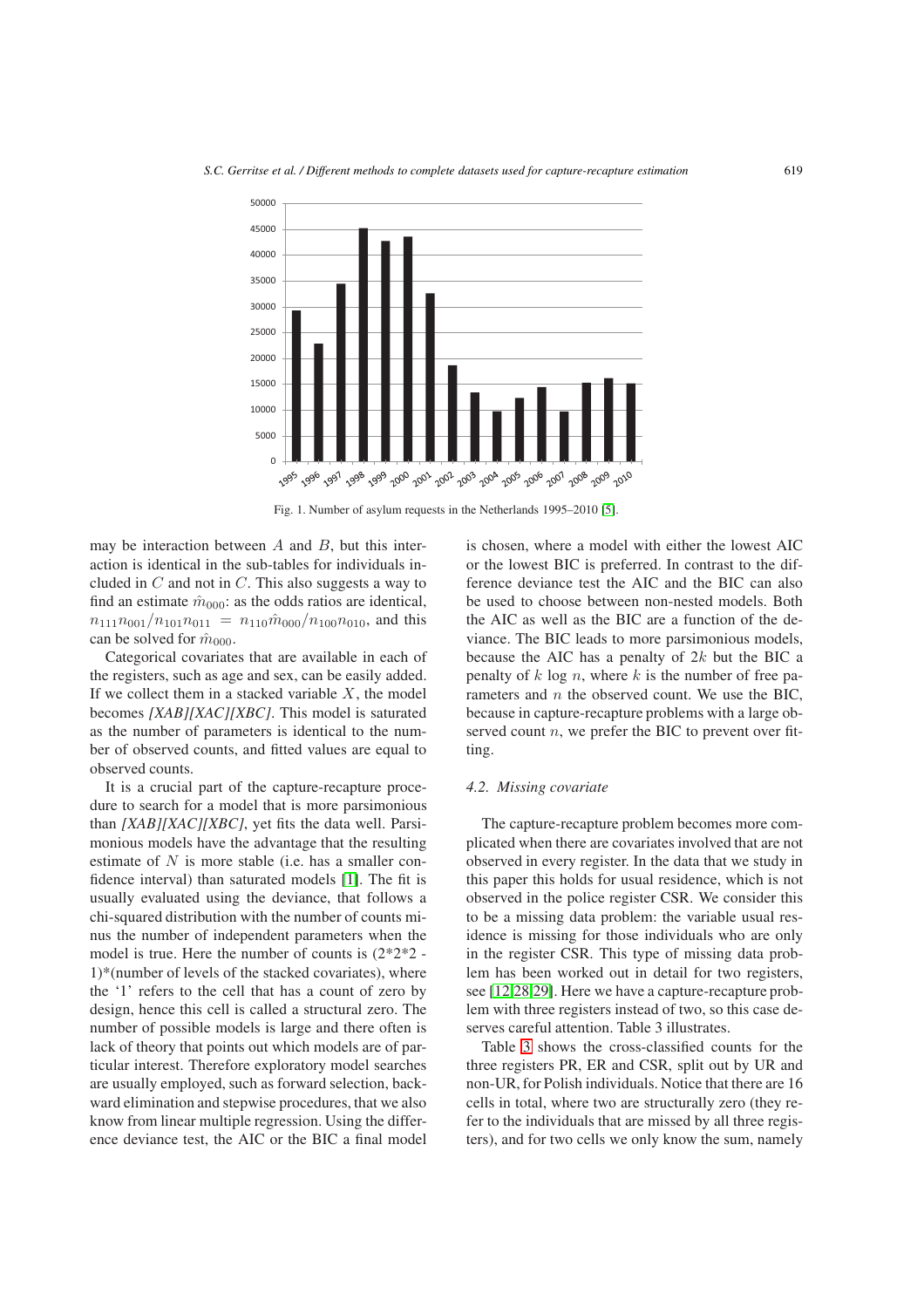<span id="page-7-0"></span>Table 3 The Polish individuals by the three registers and usual residence. The two missing cells add up to 1,043

| <b>UR</b> | PR             | ER             | <b>CSR</b> |        |
|-----------|----------------|----------------|------------|--------|
|           |                |                | Yes        | No     |
| No        | Yes            | Yes            | 32         | 3,523  |
|           |                | N <sub>0</sub> | 34         | 3,225  |
|           | N <sub>o</sub> | Yes            | 149        | 60,190 |
|           |                | N <sub>0</sub> | missing    | 0      |
| Yes       | Yes            | Yes            | 183        | 21,309 |
|           |                | N <sub>0</sub> | 195        | 14,052 |
|           | No             | Yes            | 81         | 20,216 |
|           |                | N <sub>0</sub> | missing    | 0      |

for not in PR, not in ER, but in CSR. Only the sum is known because for these individuals usual residence is missing, so we cannot split them up over the cells yet. This holds for 1,043 individuals, as indicated in the header of the table.

To simplify the discussion of loglinear models, we now use the variables *P* for PR, *E* for ER and *C* for CSR, and *U* for usual residence. If usual residence would not be missing, the saturated model with as many parameters as counts would be *[PEU][PCU] [ECU]*. The saturated model has 14 parameters, and it is saturated with the property that the fitted counts are identical to the observed counts. However, due to the missingness of the variable usual residence in the CSR there is one count less (the two missing counts add up to 1,043) and the maximal model for these data only has 13 parameters. The distinction between a so-called maximal model and the standard saturated model is that in the maximal model certain parameters are zero by design. The parameter for the interaction between *P*, *C* and *U* can be estimated from the counts 32, 3,523, 149, 60,190, 183, 21,309, 81 and 20216; the parameter for the interaction between *P*, *C* and *U* can be estimated from 32, 3,523, 34, 3,225, 183, 21,309, 195 and 14,052; but the parameter for the interaction between  $P$ ,  $E$  and  $U$  is not identified because for the 1,043 individuals their level on *U* is not identified. Therefore the maximal model becomes *[PE][PCU][ECU]*. Interestingly, because of the identification problem the model has no parameter for the interaction between P, E and U. When individuals are not in P and E but only in C, the data for usual residence are missing by design. As a result the information on U in the maximal loglinear model is only available in the margins of the variables *P*, *C* and *U*, and the margin of  $E$ ,  $C$  and  $U$ , but not in the margin of *P*, *E* and *U*. For more results on maximal models, see Zwane and Van der Heijden [\[29\]](#page-14-1).

For evaluating scenarios it is important to note that model*[PE][PCU][ECU]* makes two assumptions. First the three-factor interaction between *P*, *E* and *C* is zero. In other words, the relation between *P* and *E* is identical for those who are in *C* and those who are not in *C* (and, similar statements can be made for the relation between *P* and *C* and between *E* and *C*). Secondly, the interaction between *P*, *E* and *U* is zero, meaning that the interaction between *P* and *E* is identical for those individuals who have a usual residence shorter than a year and those who have a usual residence longer than a year. However, this last assumption is not very plausible. It is known that those who stay longer in the country, in particular from Eastern Europe, assimilate fast in society, find permanent work and a partner [\[13\]](#page-13-21). Therefore they will register themselves more frequently than those who only live in the Netherlands for a short period. In other words, it is plausible that for those who reside in the Netherlands for longer than a year the odds ratio between *P* and *E* will be larger than for those who reside in the Netherlands for shorter than a year. Yet the maximal model cannot accommodate this because the interaction between *P*, *E* and *U* cannot be estimated.

These preliminaries bring us to the definition of the scenarios. Our statistical problem has two aspects:

- (i) there are missing data on the variable usual residence, and
- (ii) using capture-recapture methodology we are going to fit a loglinear model under which the part of the population that is missed by all three registers is estimated.

Our scenarios differ in the way that the two steps are taken. We make use of two procedures for handling the missing data problem: the Expectation-Maximization method (EM) and multiple imputation using Predictive Mean Matching (PMM).

## *4.3. Scenarios using the EM algorithm*

The EM algorithm is a general iterative algorithm for maximum likelihood estimation when data are incomplete [\[18\]](#page-13-8). The EM algorithm consists of an Expectation (E) step and Maximization (M) step. In general in the E step the algorithm replaces missing values by values that are expected under a given model. Then under the M step the algorithm estimates parameters that are maximized on the expected values of the E step. Then in the next E step expectations are calculated for the missing values using the current best parameter estimates found in the last M step, after which a new M step maximizes the parameters using the data completed in the E-step. This is repeated until conver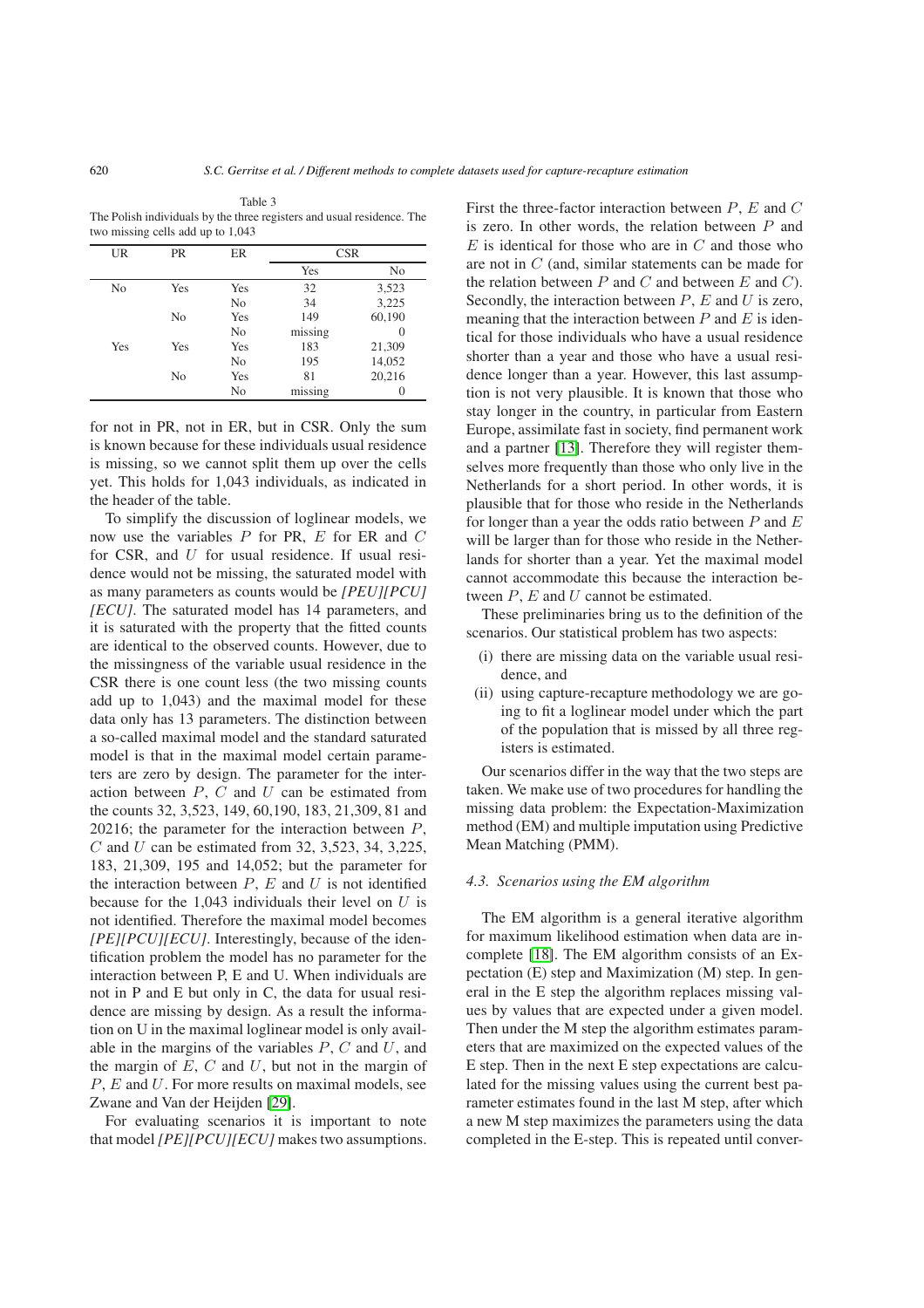gence occurs, where the joint distribution of the register and covariate variables are preserved, under the loglinear model specified. Hence MAR is assumed under the joint distribution given loglinear modeling. For the maximal model, convergence is after only one iteration.

After completion of the EM algorithm, the completed data can be used for capture recapture estimation. When the loglinear model for capture-recapture estimation is identical to the loglinear model the parameter estimates from the EM algorithm can be used to estimate the population size. Then the EM algorithm alone suffices to estimate the missed portion of the population. However, when after EM completion another loglinear model is preferred for capture-recapture analysis, the EM completed data can be used as input for the capture recapture analysis.

We distinguish the following scenarios. For scenario 1 we use the EM algorithm where the loglinear model chosen is the maximal model. For capture recapture analysis the maximal model is also used, and thus the parameter estimates from the EM algorithm can be used to estimate the missed portion of the population. In scenario 2 we also use the maximal model for the EM algorithm to complete the data. However, this completed data are then used as input for capturerecapture analysis where the function STEP in R is used to look for the best fitting, parsimonious loglinear model to the completed data. Then the EM algorithm and capture-recapture are done in 2 steps. In scenario 3, just as in scenario 1, we use the parameters from the EM algorithm to estimate the missed portion of the population. However, unlike scenario 1, scenario 3 will use more restrictive models for the EM algorithm.

## *4.4. Scenario for multiple imputation using predictive mean matching*

A fourth scenario is multiple imputation using Predictive Mean Matching (PMM). When an individual has missing data PMM enables the researcher to search in the data for individuals that have the same characteristics as the individual that has values that need to be imputed, and use their observed values to impute the missing value [\[8\]](#page-13-14). MAR is assumed, in that units with the same background characteristics will have similar values on the missing variable, if this variable would have been observed.

Predictive mean matching is an example of a hot deck, nearest neighbour multiple imputation method. Missing values are imputed using values from the complete cases matched with respect to some metric. All individuals with the same background variables as the missing value are candidate donors for imputing. From these donors, one random donor is sampled from the candidates and the value on usual residence from this donor candidate is taken as a value for the missing unit [\[18,](#page-13-8)[26\]](#page-13-15). By selecting individuals from the same background values, the joint distribution based on the background variables is preserved.

The PMM procedure has been repeated ten times, to account for the uncertainty of the individual imputations. To estimate the number of usual residents, the capture-recapture method has been applied to all imputed datasets. To estimate the number of usual residents, the mean of the ten estimates has been computed.

PMM has the advantage that it allows to select a specific subpopulation for which it can be assumed that it resembles the subpopulation that has to be imputed best. In this case, we have to find a donor population for the CSR-records that do not link to the PR and ER. In this donor population it is presumable that the residence duration is relatively short, because there is a positive association between residence duration and registration. Therefore, for the donors we choose individuals in the ER that do not link to the PR, i.e. individuals who are working but did not register as a resident of the Netherlands, thus we assume MAR in a conditional distribution. They also have a relatively short residence duration because of this aforementioned association.

## *4.5. Concluding remarks*

We summarize the scenarios here. Both the EM algorithm and multiple imputation using PMM are established methods with a solidly grounded base in literature. Both methods assume Missing At Random (MAR). There are also two important differences.

First, the EM algorithm cannot make use of models that are more complicated than the maximal model. In the maximal model the interaction between *P*, *E* and *U* cannot be estimated. For the EM algorithm the missing data are completed from a joint distribution of the observed data under a given loglinear model. It has been argued above that this is a drawback for our missing data, which is assumed to resemble only a subpopulation of the observed data. On the other hand, PMM is applied using as a donor population the subpopulation of individuals that are in ER but not in PR. For this subpopulation the relation with usual residence is used.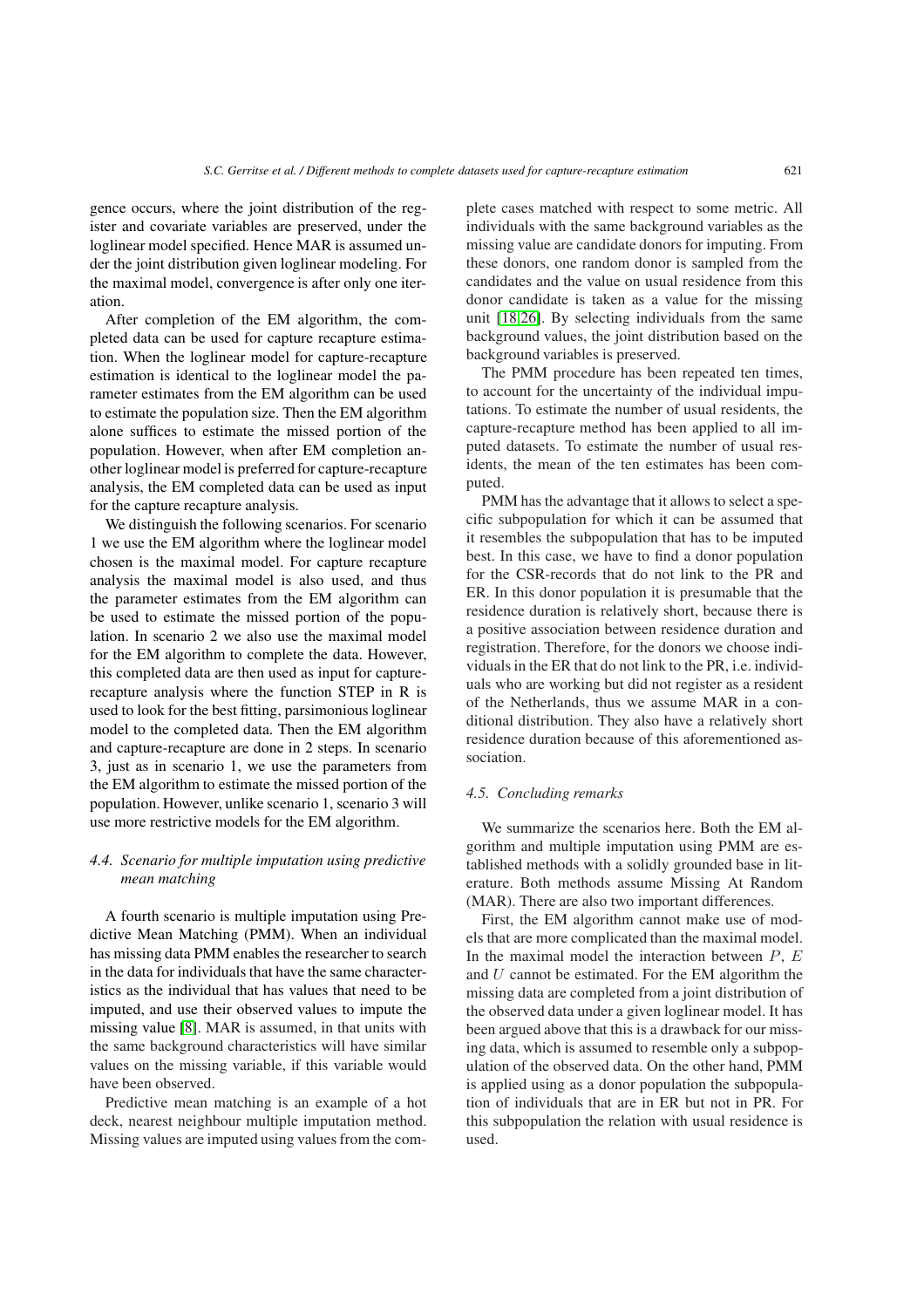Second, both methods handle missing data differently. EM algorithm completes the incomplete data according the loglinear model specified. Note that differences in loglinear models may result in different estimates [\[18,](#page-13-8)[28\]](#page-14-0). Thus the choice of the loglinear model is important. Predictive Mean Matching (PMM) is a sequential multiple imputation method. When data are missing PMM enables the researcher to search the data for a unit that has the same characteristics as the unit that is to be imputed [\[8\]](#page-13-14). The advantage of PMM is that a missing unit will be given the same value on the missing variable of an observed unit. It is assumed that units with the same background characteristics will have similar values on the missing variable, if this variable would have been observed. Then PMM has the advantage of assuming MAR between the missing data, and the observed data that resembles the missing data best. Multiple imputation using PMM is flexible in the sense that it is possible to use only that part of the table that seems most appropriate to use for the problem at hand. So in an evaluation of both differences multiple imputation by PMM seems better suited to handle the problem that we study.

Throughout the paper, the software R has been used for all computations. For the EM algorithm the package CAT [\[19](#page-13-22)[,22](#page-13-23)[,23\]](#page-13-24) was used. For multiple imputations using PMM the package MICE was used [\[26\]](#page-13-15). After completion, the R-function GLM was used to estimate the missing part of the population. We used parametric bootstrap confidence intervals to estimate a 95% confidence interval for the point estimate of usual residents. 10,000 bootstrap samples are used.

## 5. Results

## *5.1. Scenario 1: Maximal model for EM estimation and capture-recapture analysis*

In our first scenario the missing data are completed under the maximal loglinear model, and the missing part of the population is also estimated under this model. This approach is carried out for the nationality groups separately.

For almost all of the nationality groups the population size estimates tend to infinity. To examine why we get these results, we have to take in mind that we employ a two-step process. First the incomplete data is completed via EM algorithm and then the capturerecapture analysis is carried out to get an estimate of the missed portion of the population, and problems can

Table 4 Estimated Polish usual residents that are missed by all three registers, by Age and Sex

| __                     |     |       |
|------------------------|-----|-------|
| Age                    | Men | Women |
| $15 - 24$              | 137 | 26    |
| $25 - 34$              | 138 | 10    |
| $35 - 49$<br>$50 - 64$ | 53  |       |
|                        |     |       |

occur in both completion of the data or estimation under capture-recapture analysis.

As an illustration of what goes wrong we go back to Table 3, which is a marginal table of individuals with a Polish nationality where we added up over the covariates sex and age. There are two structurally zero cells, representing the part of the population that is not observed, and two cells that are zero for which usual residence has to be estimated, but where the sum should be 1,043.

First the missing values for usual residence is estimated under the maximal model. This yields 655 individuals categorized as residing shorter than a year, and 376 as longer than a year. The resulting table is the input data for the capture-recapture analysis. Estimates are derived again under the maximal model. As in the maximal model fitted counts are equal to observed counts, it is important to realize that the observed counts in Table 3 are further split up over age and sex. Hook and Regal [\[15\]](#page-13-25) discussed that some models, especially the saturated model (in our case, the maximal model), is sensitive to small or zero cells. As an example, Table 4 shows the 376 out of 1,043 individuals in the CSR only, classified as usual residents. There are only 2 women with an age between 50 and 64, whereas there are 137 young men. Because our data consists of both large and small cell numbers, and in this scenario we used the maximal model for capturerecapture analysis, it follows that the resulting estimate is implausibly high. Capture-recapture analysis thus is sensitive under the maximal model in contingency tables with small and zero cells, which we have. Thus the maximal model cannot be reliably used for capturerecapture analysis under the current data.

# *5.2. Scenario 2: Maximal model for EM estimation, restrictive models for capture-recapture analysis*

In this scenario, after the EM algorithm was used for completing the missing data under the maximal model, we used the function STEP in R to choose the best fitting loglinear model via the BIC for the capturerecapture analysis. Table 5 shows the results. We find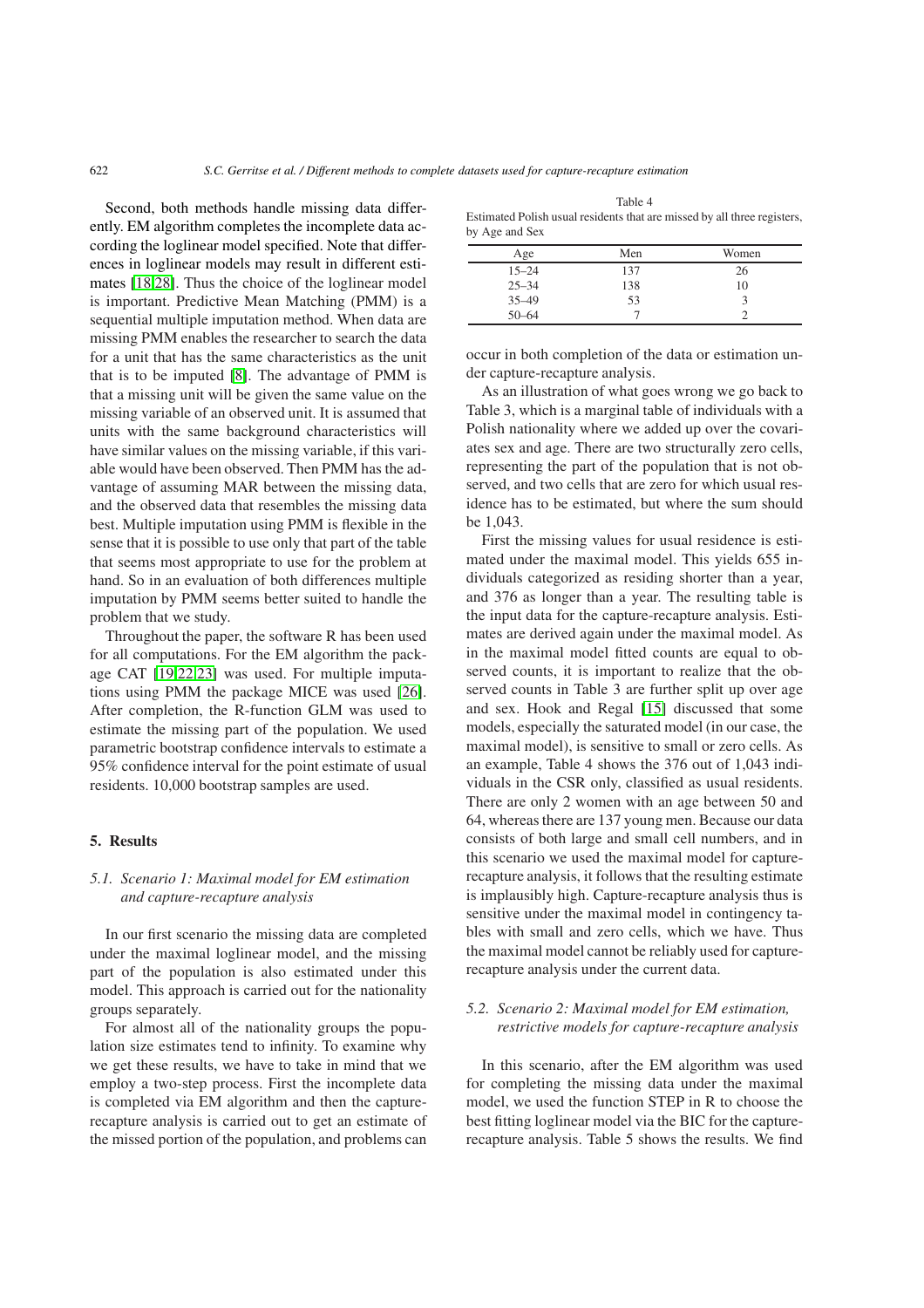| Estimates for scenario 2 |              |            |                    |                     |
|--------------------------|--------------|------------|--------------------|---------------------|
| Nationality              | Total missed | $<$ 1 year | $\geqslant$ 1 year | Confidence interval |
|                          | x1000        | x1000      | x1000              | x1000               |
| EU15                     | 146          | 104        | 42                 | $30 - 47$           |
| Polish                   | 265          | 211        | 53                 | $49 - 69$           |
| Other EU                 | 155          | 132        | 23                 | $13 - 30$           |
| Other West               | 16           | 12         | 4                  | $3 - 5$             |
| Turkey, etc.             |              |            |                    | $0.8 - 2$           |
| Iraq, etc.               | 9            | 8          |                    | $1 - 2$             |
| Balkan, etc. Other.      | 65           | 51         | 14                 | $10 - 28$           |
| Total                    | 659          | 520        | 139                | $120 - 176$         |

Estimates of the missed portion of the population per nationality for scenario 2, where the maximal model is used for EM algorithm. Capturerecapture analysis was done with the best fitting restrictive loglinear model.

|                      | Table 6<br>Estimates for scenario 3 |            |                    |                     |  |
|----------------------|-------------------------------------|------------|--------------------|---------------------|--|
| Nationality          | Total missed                        | $<$ 1 year | $\geqslant$ 1 year | Confidence interval |  |
|                      | x1000                               | x1000      | x1000              | x1000               |  |
| EU15                 | 147                                 | 104        | 42                 | $31 - 59$           |  |
| Polish               | 243                                 | 195        | 48                 | $38 - 62$           |  |
| Other EU             | 142                                 | 123        | 20                 | $13 - 35$           |  |
| Other West           | 18                                  | 13         | 4                  | $3 - 7$             |  |
| Turkey               | 3                                   |            | ◠                  | $1 - 2$             |  |
| Iraq                 | 10                                  | 8          | ◠                  | $2 - 3$             |  |
| Balkan, etc., Other. | 45                                  | 34         | 11                 | $9 - 13$            |  |
| Total                | 608                                 | 480        | 129                | $111 - 170$         |  |

Estimates of the missed portion of the population per nationality for scenario 3, where the same restrictive loglinear model is used for EM algorithm and capture-recapture analysis.

a total of 659 thousand individuals missed by all three registers, 139 thousand of those individuals are usual residents (confidendence interval 120–176). The usual residents are 21 percent of the total missed portion of the population. Scenario 2 resulted in parsimonious and more stable models where the outcome seemed more plausible.

The loglinear models for this scenario can be found in the Appendix. The models for scenario 2 are more parsimonious and restrictive than the maximal model from scenario 1. For example, take the model of the individuals with a Polish nationality. The last term in this model [PUSA] is comparable to the first term in the model for scenario 1, which was [PCUSA], but in scenario 2 the data are collapsed over the CSR. In deleting CSR from the interaction term the distribution of individuals over the contingency table becomes more balanced, and this leads to estimates from the capturerecapture analysis that are numerically more stable.

## *5.3. Scenario 3: Restrictive models for both EM estimation and capture-recapture analysis*

In scenario 3 we use more restrictive models for the EM algorithm, and keep models for EM and capturerecapture analysis equal. This is the standard approach of using the EM algorithm. Results can be found in Table 6. There are 129 thousand usual residents missed (CI is 111–170), which again is 20 percent on 608 thousand total individuals missed by the three registers. This total estimate is similar to the estimate for scenario 2, however, the estimates per country are somewhat different. Interestingly, as can be seen in the Appendix, the best fitting models for capture-recapture analysis on the completed datasets are quite different between these two scenarios.

Table 7 shows the data after completion via EM algorithm under a more restrictive model. Note that the data differ compared to Table 3. Under more restrictive models the content of the table can change to maximize the fit of the margins under the loglinear model. Thus the completed table differs from the observed Table 3.

## *5.4. Scenario 4: Multiple imputation using PMM*

Table 8 shows that when we use multiple imputation using PMM and conduct a capture-recapture analysis on the data, 610 thousand individuals are missed by all three registers, of which 179 thousand are usual residents(with a lerger CI of 121–237). Now there are 29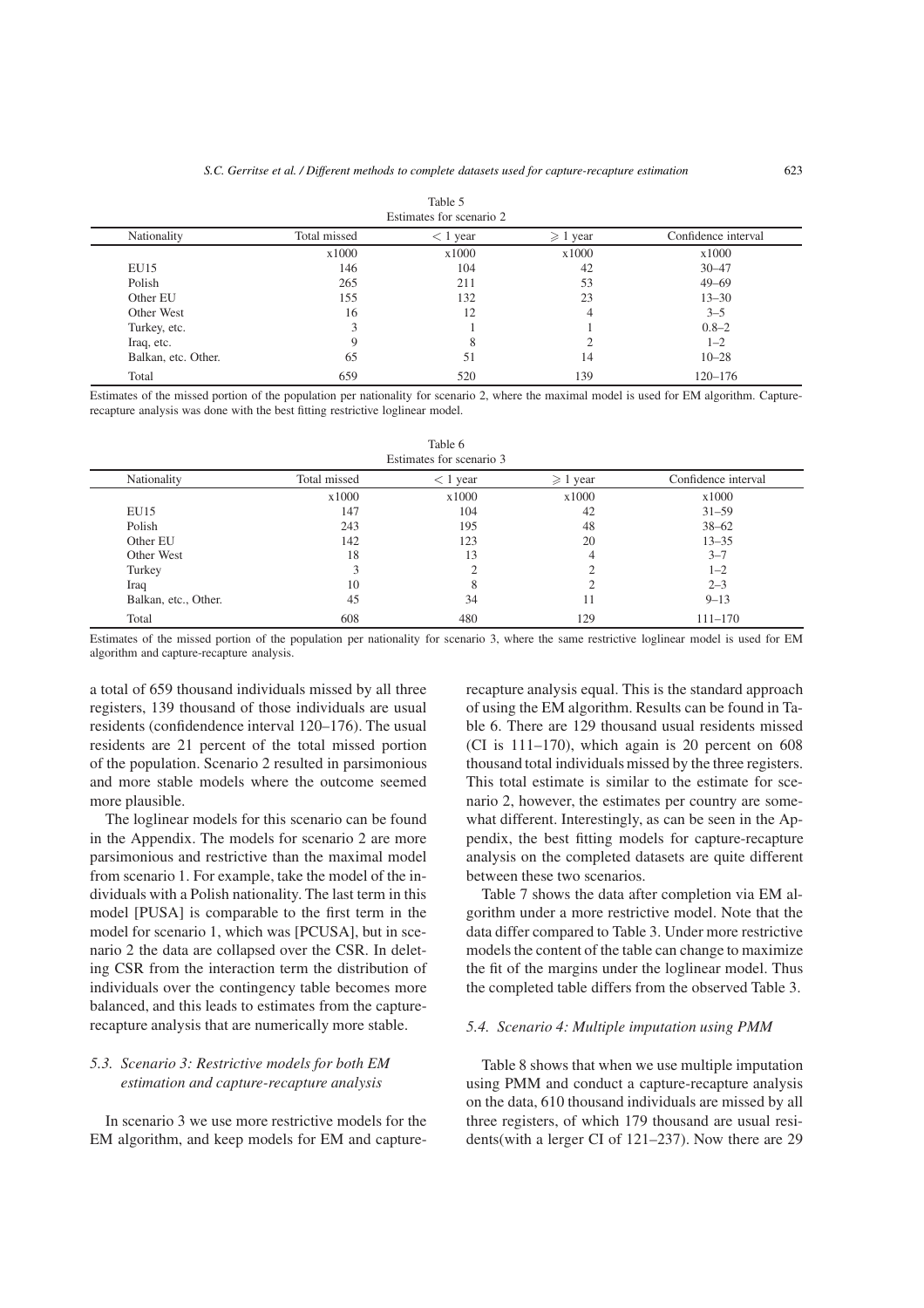Table 7 The data for the Polish individuals after completion with EM algorithm via restrictive loglinear models

| <b>UR</b> | PR  | ER  |     | <b>CSR</b>     |
|-----------|-----|-----|-----|----------------|
|           |     |     | Yes | N <sub>0</sub> |
| No        | Yes | Yes | 23  | 3,530          |
|           |     | No  | 33  | 3,226          |
|           | No  | Yes | 158 | 60,180         |
|           |     | No  | 781 | 0              |
| Yes       | Yes | Yes | 193 | 21,300         |
|           |     | No  | 196 | 14,050         |
|           | No  | Yes | 71  | 20,225         |
|           |     | No  | 261 | 0              |

percent usual residents on the total number of individuals missed by all three registers, a slight increase compared to scenario 2 and 3. The CI for usual residents is higher than the estimates resulting from the EM algorithm when more restrictive models are used, such as in scenario 2 and 3.

After PMM imputation the data are similar to Table 3 in that the observed part of the data remains unchanged. However, the 1,043 individuals in the CSR are distributed differently per imputation, where generally less usual residents are imputed than for scenarios 2 and 3. As can be seen from the Appendix the loglinear model best fitting this completed data is different from the other three scenarios and a different estimate results.

## *5.5. Synthesis of the results*

Four scenarios were defined to assess the effect of different methods of completing missing data on the population size estimate from capture-recapture. Usual residence has been completed in three different ways. For scenario 1 and 2 the maximal loglinear model was used via EM algorithm. The third scenario also employed the EM algorithm but used more restrictive loglinear models. Scenario 4 used multiple imputation by means of PMM. For all four scenarios different loglinear models were used. For the first scenario a highly unrealistic estimate is achieved. Scenario 2 and 3 had more plausible results than scenario 1, and these estimate were similar to each other. Scenario 4 had a higher but still plausible estimate.

For the scenario's with EM algorithm, we found that the estimates for scenario 2 and 3 were more plausible than the estimates for scenario 1. One possible explanation is that in scenario 2 and 3 compared to scenario 1, the loglinear models have less interaction terms with the CSR (Compare Tables 9 and 10). However, the CSR is not completely removed from the best fitting loglinear models and therefore we can not completely remove the CSR from the analyses. We shortly discuss a capture-recapture estimation without using the CSR. When a capture-recapture analysis is conducted on PR and ER alone only 27 thousand individuals are estimated as the missed portion of the population. This estimate is implausibly low, given that half of that number alone is an asylum seeker (see Fig. 1). In deleting the CSR from all interaction terms we assume being in PR and being in ER are statistically independent, which is not realistic. Moreover, capturerecapture analysis for only PR and ER will result in a very specific population, that does not include illegal immigrants. Hence CSR is important for our capturerecapture analysis, but may be deleted from some interaction terms.

Not surprisingly, different data sets lead to different loglinear models that fit the data best. Hence, changes in the loglinear models over the four scenarios is one part of the explanation for the different estimates for the missed part of the population. We note that the impact of minor changes in the estimates may lead to relatively large changes in the population size estimates in the presence of small or zero observed counts.

The confidence interval estimates show a great overlap between the scenarios, especially for scenario 2 and 3. Scenario 4 is more distinct and larger, and includes the point estimates of both scenario 2 and 3 in its confidence interval. Thus based on the confidence interval, the estimate of usual residents between the scenarios do not differ much. Thus the population size estimates can not be distinguished from one another based on the confidence intervals.

We indicated that PMM probably is better in dealing with the missing values on usual residence in the individuals that only appear in the CSR, which is a very specific subpopulation that will not resemble the whole dataset. Then PMM imputation is preferred since only a subgroup, best resembling the missing data, is chosen as a donor to impute the missing usual residence variable. We also bring the estimates in perspective of previous research on this subject. Following the trend laid out by previous research we expect the estimate to be between 175 thousand and 225 thousand. Given that approximately 33 thousand individuals in the ER and CSR that did not link to the PR are usual residents, we have to add this number to the estimate of usual residents missed by all three registers for the scenarios 2, 3 and 4. Then we get 172 thousand for scenario 2, 152 thousand for scenario 3 and 212 thousand for scenario 4. This means that only the estimate of scenario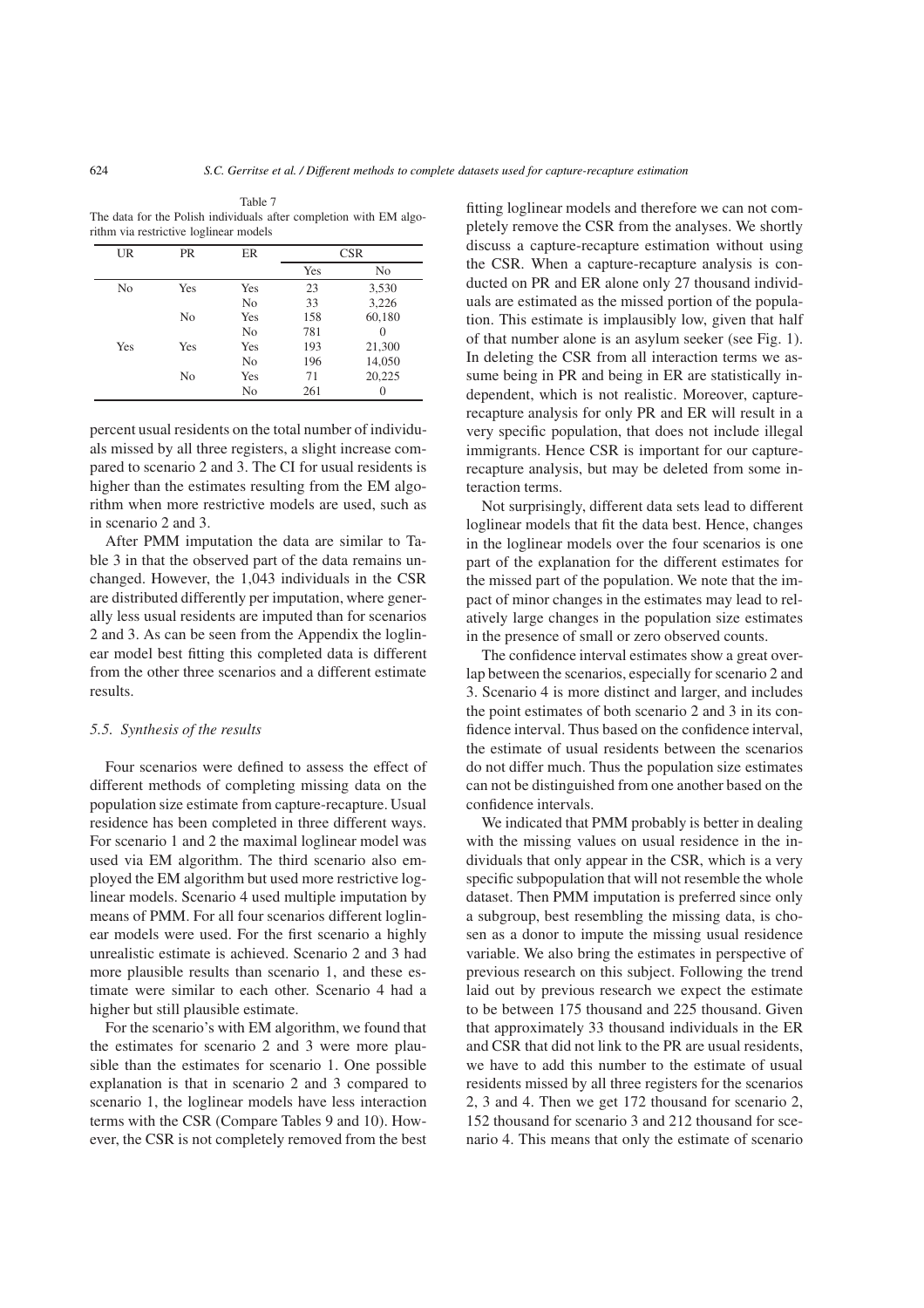| Estimates for scenario 4 |              |            |                    |                     |
|--------------------------|--------------|------------|--------------------|---------------------|
| Nationality              | Total missed | $<$ 1 year | $\geqslant$ 1 year | Confidence interval |
|                          | x1000        | x1000      | x1000              | x1000               |
| EU15                     | 156          | 112        | 46                 | $24 - 68$           |
| Polish                   | 240          | 178        | 61                 | $28 - 95$           |
| Other EU                 | 138          | 95         | 42                 | $16 - 68$           |
| Other West               | 15           | 11         |                    | $1 - 9$             |
| Turkey, etc.,            |              |            |                    | $0.5 - 4$           |
| Iraq, etc.,              | Q            |            | <sub>(</sub>       | $5 - 7$             |
| Balkan, etc., Other.     | 48           | 31         | 17                 | $12 - 22$           |
| Total                    | 610          | 431        | 179                | $121 - 237$         |

| тане о |                    |  |
|--------|--------------------|--|
|        | notos for soonario |  |

Estimates of the missed portion of the population per nationality for scenario 4, after PMM imputation and restrictive loglinear modelling capture-recapture analysis.

4, for the PMM imputed data, lies within the prespecified range.

However, the prespecified range is based on earlier research that overlap with the research described in this manuscript, but the earlier research differs from the research discussed here in terms of data sources and models used. Given that there is no good benchmark we have to rely on other measures. Only scenario 4 lies in the prespecified range based on earlier research. However, this range may be incorrect given it is based on assumptions that may not hold. So we can not take this range alone as a benchmark, especially given the confidence intervals overlap between the scenario's and thus indicates no distinct estimates. Fomr a methodology perspective, with PMM it is possible to use only a subgroup of the population that resembles the missing units best, for which the EM algorithm is not as flexible. Additionally, in using multiple imputations, uncertanties between imputations are taken into consideration. Then the estimate from scenario 4 are based on better methodology and we assume this scenario to outperform the others. This taken together with the cautious indication for scenario 4 by the prespecified range, the estimate of usual residents not registered in the PR is 218 thousand. However, this conclusion has to be taken lightly given that the indications towards scenario 4 are small.

#### 6. Conclusion

Often covariates are used in capture-recapture estimation for estimating hard-to-reach populations. When covariates are important for answering a research question, missing data in these covariates can pose a problem. Since such a covariate cannot be left out of the analysis, a solution has to be sought to handle the missing data problem. In this paper the covariate that poses a problem is usual residence. Since we are interested in estimating usual residents we cannot exclude the covariate.

There are multiple ways of handling the missing data for categorical data sets. In this paper we have chosen to compare the EM algorithm and multiple imputation using PMM. For EM algorithm three variants were chosen, (i) a maximal model for EM completing and capture recapture estimation, (ii), a maximal model for EM algorithm and a more restrictive model for capture-recapture analysis, and (iii) a restrictive loglinear model that is identical for EM completion and capture-recapture analysis. After multiple imputation using PMM the best fitting loglinear model is chosen for capture-recapture analysis scenario 1 gave unrealistic estimates, scenario 2 and 3 gave low estimates which are similar to one another, and scenario 4 gave a higher estimate than scenario 2 and 3. The estimate after PMM imputation is slightly preferable over the estimates after EM completion. However, scenario 2 and 3 come close to the pre-specified range, and even though the range is based on expert knowledge from previous research, it may still be incorrect. Thus, the estimates of scenario 2 and 3 are not necessarily incorrect.

Methodologically PMM is assumed to better handle missing data in our manuscript because PMM is more flexible in dealing with missing data when a specific subpopulation is missing. Additionally, the estimate after PMM imputation of 217 thousand usual residents not registered in the PR was the only one that lies in the prespecified. This range alone can not decide which scenario is best, however combined with the methodological advantage PMM imputation has over the EM algorithm, we cautiously give our preference for the estimate of scenario 4.

At the beginning of this manuscript we stated that the registers do not register intent to stay, but only a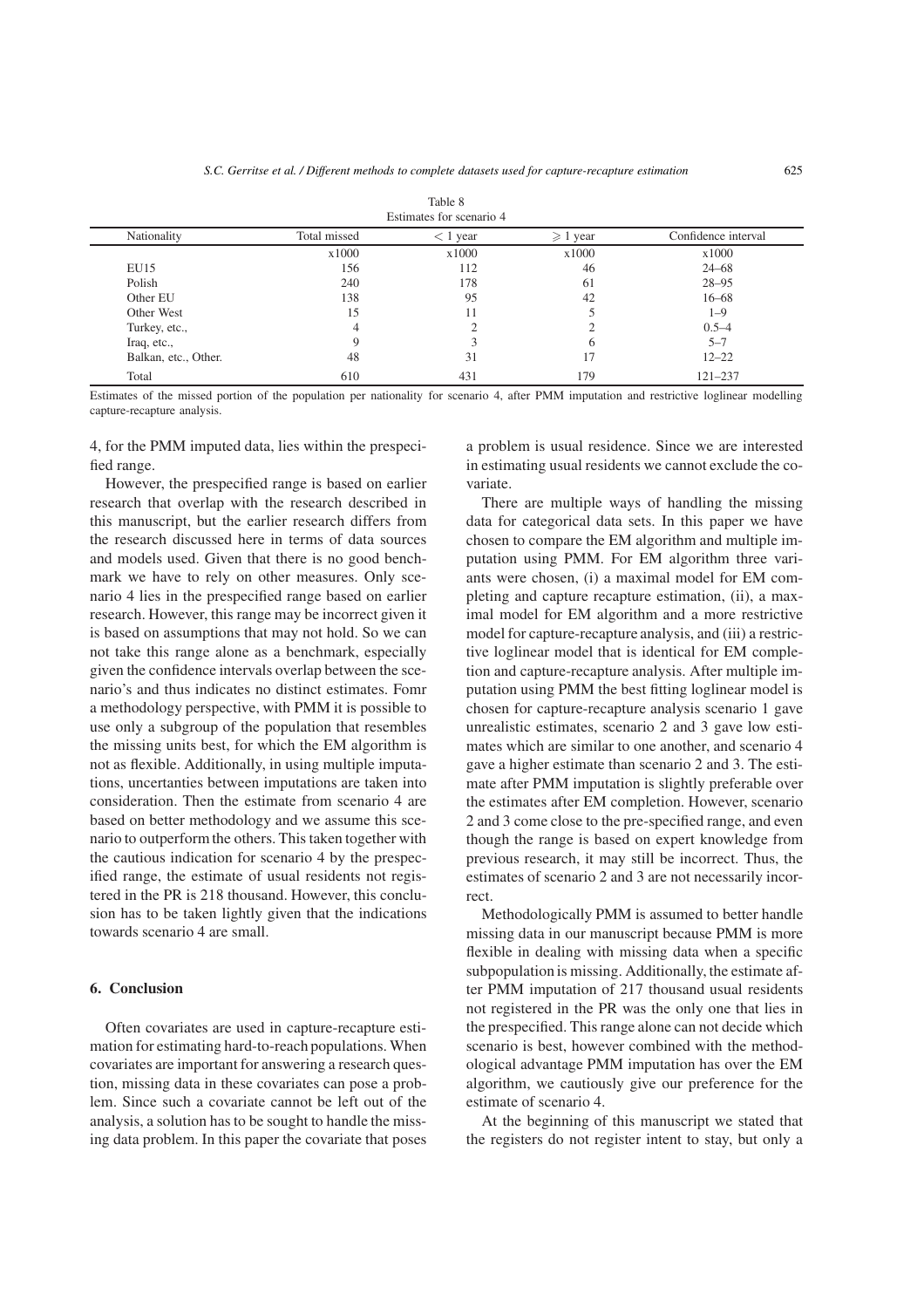length of stay. However, we assume the individuals in the PR do have an intent to stay for a longer period. Individuals register themselves in the PR, which by law has to be done when an individual is in the Netherlands for four months or longer, or intents to stay for four months or longer. Given the assumption that a person registers in the PR with the intent to stay for a longer period, we assume all PR registered individuals to intent to stay for longer than a year. Thus all PR registered individuals will be considered usual residents. Given that there are 16,638 thousand individuals registered in the PR, and assuming these individuals have registered to reside for a longer period in the Netherlands and thus are usual residents, the total number of usual residents in the Netherlands is 16,856 thousand, of which 1.3% are not registered in the PR.

We have seen that capture-recapture analysis is sensitive to changes in loglinear models, and also that changes in data with small and zero cell counts lead to different best fitting loglinear models. These findings are in particular relevant when there are many covariates, some data sources have few units or combinations of both. Therefore we advise researchers to be cautious in interpreting the results from capture-recapture analysis in these situations.

#### Acknowledgements

The authors would like to thank Peter-Paul de Wolf for his continuing help. Additionally, the authors thank Jeroen Pannekoek, Sander Scholtus, Stef van Buuren and Gerko Vink for their advise.

## References

- <span id="page-13-20"></span>[1] A. Agresti, Categorical data analysis. Wiley-Interscience, 2013.
- <span id="page-13-0"></span>[2] B.F.M. Bakker, Trek alle registers open! (Open all registers!). Vrije Universiteit Amsterdam, 2009.
- <span id="page-13-16"></span>[3] B.F.M. Bakker, S.C. Gerritse, P.G.M. van der Heijden, D.J. van der Laan, H.N. van der Vliet and M.J.L.F. Cruyff, Estimation of non-registered usual residents in the netherlands, ultimo september 2010. Conference of European Statistics Stakeholders, Rome, Italy, 2014.
- <span id="page-13-1"></span>[4] Y.M.M. Bishop, S.E. Fienberg and P.W. Holland, Discrete multivariate analysis. MIT press, 1975.
- <span id="page-13-19"></span><span id="page-13-18"></span>[5] Central Bureau of Statistics. StatLine, 15 April 2015.
- [6] A. Chao, P.K. Tsay, S.-H. Lin, W.-Y. Shau and D.-Y. Chao, Tutorial in biostatistics. the application of capture-recapture models of epidemiological data, *Statistics in Medicine* 20 (2001), 3123–3157.
- <span id="page-13-2"></span>[7] R.M. Cormack, Log-linear models for capture-recapture, *Biometrics* 45 (1989), 395–413.
- <span id="page-13-14"></span>[8] T. De Waal, J. Pannekoek and S. Scholtus, Handbook of statistical data editing and imputation. Wiley, 2011.
- <span id="page-13-5"></span>[9] A.P. Dempster, N.M. Laird and D.B. Rubin, Maximum likelihood from incomplete data via the EM algorithm, *Journal of the Royal Statistical Society* 39 (1977), 1–38.
- <span id="page-13-3"></span>[10] S.E. Fienberg. The multiple recapture census for closed populations and incomplete 2k contingency tables, *Biometrika* 59 (1972), 409–439.
- <span id="page-13-10"></span>[11] S.E. Fienberg and D. Manrique-Vallier, Integrated methodology for multiple system estimation and record linkage using a missing data formulation, *Advanced Statistical Analysis* 93 (2008), 49–60.
- <span id="page-13-6"></span>[12] S.C. Gerritse, P.G.M. Van der Heijden and B.F.M. Bakker, Sensitivity of population size estimation for violating parametric assumptions in loglinear models, *Journal of Offcial Statistics* (2015).
- <span id="page-13-21"></span>[13] M. Gijsberts and M. Lubbers, Langer in Nederland, ontwikkelingen in de leefsituatie van migranten uit Polen en Bulgarije in de eerste jaren na migratie (Longer in the Netherlands, Developments on living conditions of migrants from Poland and Bulgaria in the first years after migration.). Sociaal Cultureel Planbureau, The Hague, 2015.
- <span id="page-13-17"></span>[14] E.J.M. Hoogteijling, Raming van het aantal niet in de gba geregistreerden (Estimates of the number of nongba registered.). Centraal Bureau voor de Statistiek, 2002.
- <span id="page-13-25"></span>[15] E.B. Hook and R.R. Regal, Accuracy of alternative approaches to capture-recapture estimates of disease frequency: Internal validity analysis of data from five sources, *American Journal of Epidemiology* 152 (2000), 771–779.
- <span id="page-13-4"></span>[16] International Working Group for Disease Monitoring and Forecasting. Capture-recapture and multiple-record systems estimation I: History and theoretical development, *American Journal of Epidemiology* 142 (1995), 1047–1058.
- <span id="page-13-12"></span>[17] J. Kropko, B. Goodrich, A. Gelman and J. Hill, Multiple imputation for continuous and categorical data: Comparing joint and conditional approaches, *Political Analysis* 22 (2014), 497–519.
- <span id="page-13-8"></span>[18] R.J. Little and D.B. Rubin, Statistical analysis with missing data, John Wiley and Sons, 2002.
- <span id="page-13-22"></span>[19] X.L. Meng and D.B. Rubin, Ipf for contingency tables with missing data via the ecm algorithm, in proceedings of the statistical computing section of the american statistical association, *American Statistical Association* Washington, DC., 1991, page 244–247.
- <span id="page-13-11"></span>[20] ONS. 2011 census item edit and imputation process: 2011 census: Methods and quality report. Office for National Statistics, 2012.
- <span id="page-13-13"></span>[21] M. Peeters, M. Zondervan-Zwijnenburg, G. Vink and A.G.J. Van der Schoot, How to handle missing data: A comparison of different approaches, *European Journal of Developmental Psychology* (2015).
- <span id="page-13-23"></span>[22] J.L. Schafer, Analysis of incomplete multivariate data. monographs on statistics and applied probability. Chapman and Hall, London, 1997.
- <span id="page-13-24"></span>[23] J.L. Schafer, Imputation of missing covariates under a general linear mixed model. Department of Statistics, Pennsylvania State University, 1997.
- <span id="page-13-9"></span>[24] J.L. Schafer, Analysis of incomplete multivariate data. Chapman and Hall, 1997.
- <span id="page-13-7"></span>[25] J.M. Sutherland, C.J. Schwarz and L.-P. Rivest, Multilist population estimation with incomplete and partial stratification, *Biometrics* 63 (2007), 910–916.
- <span id="page-13-15"></span>[26] S. van Buuren, Flexible imputation of missing data. CRC Press, 2012.